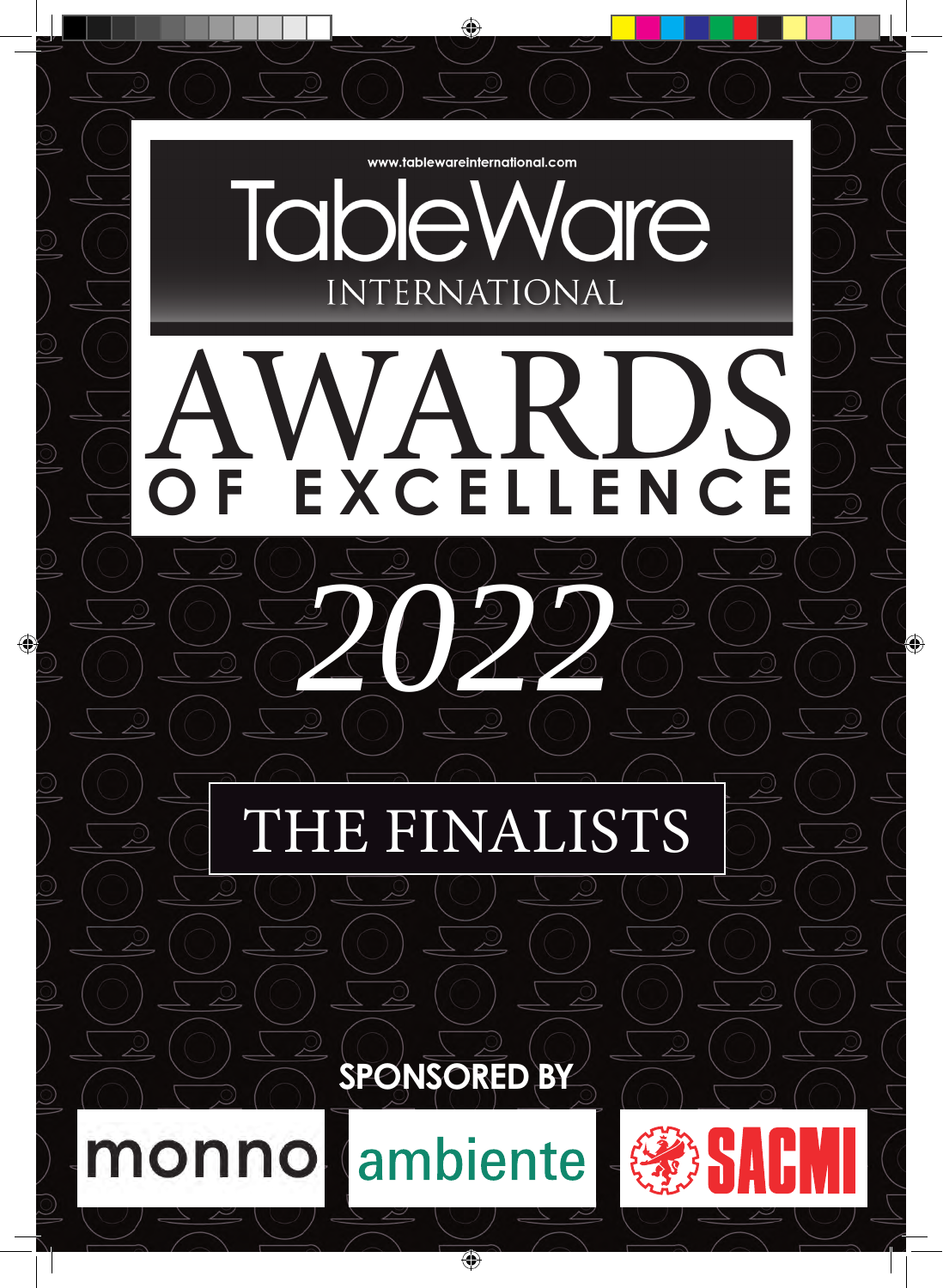

OF EXCELLENCE

## **ANNOUNGING THE FINALISTS IN THE…**

## **TABLEWARE INTERNATIONAL AWARDS OF EXCELLENCE 2022**

**We received over 220 entries from tabletop brands across our Tableware Awards categories**



**16 TABLEWARE INTERNATIONAL AWARDS OF EXCELLENCE 2022 TABLEWARE INTERNATIONAL AWARDS OF EXCELLENCE 17**